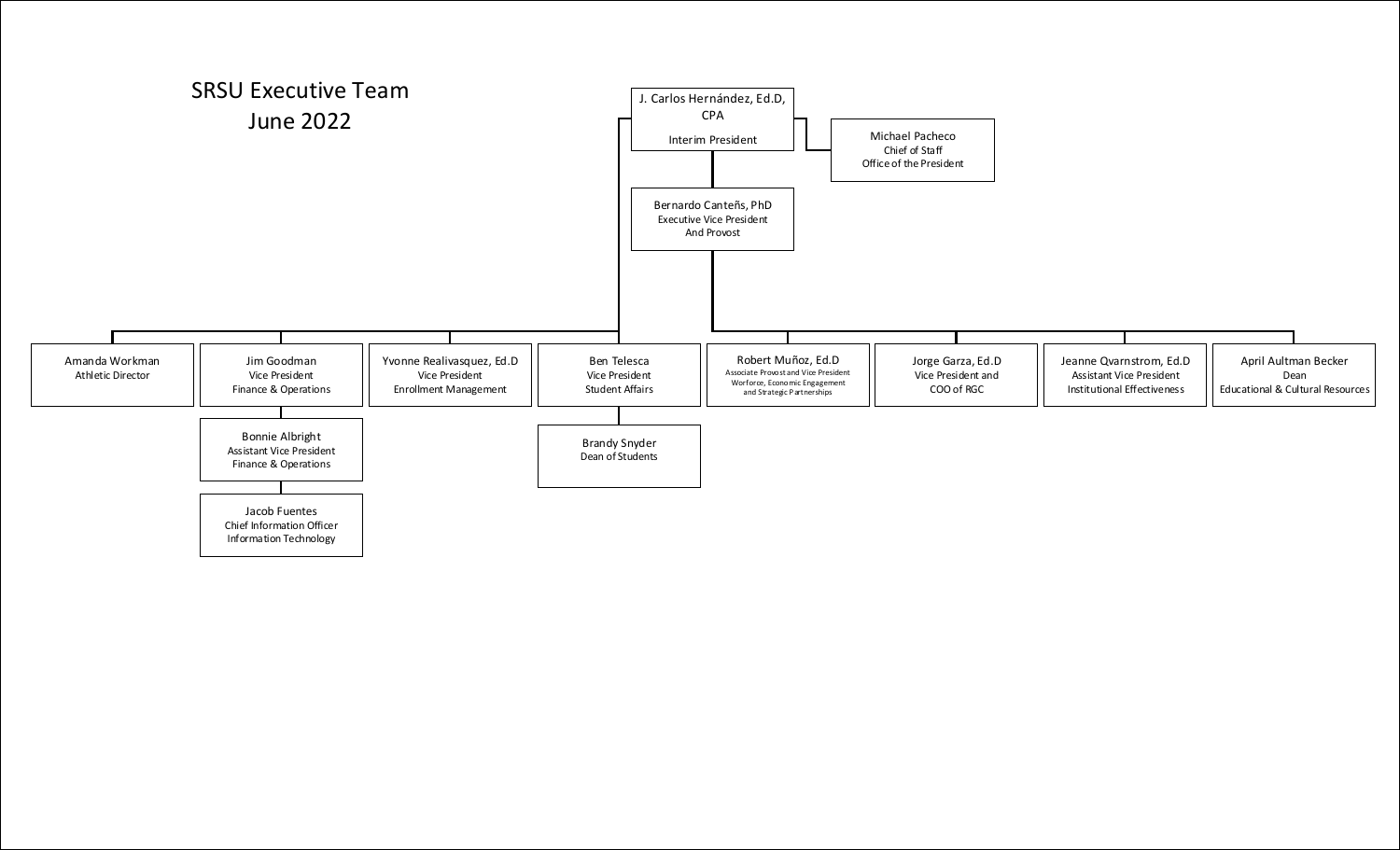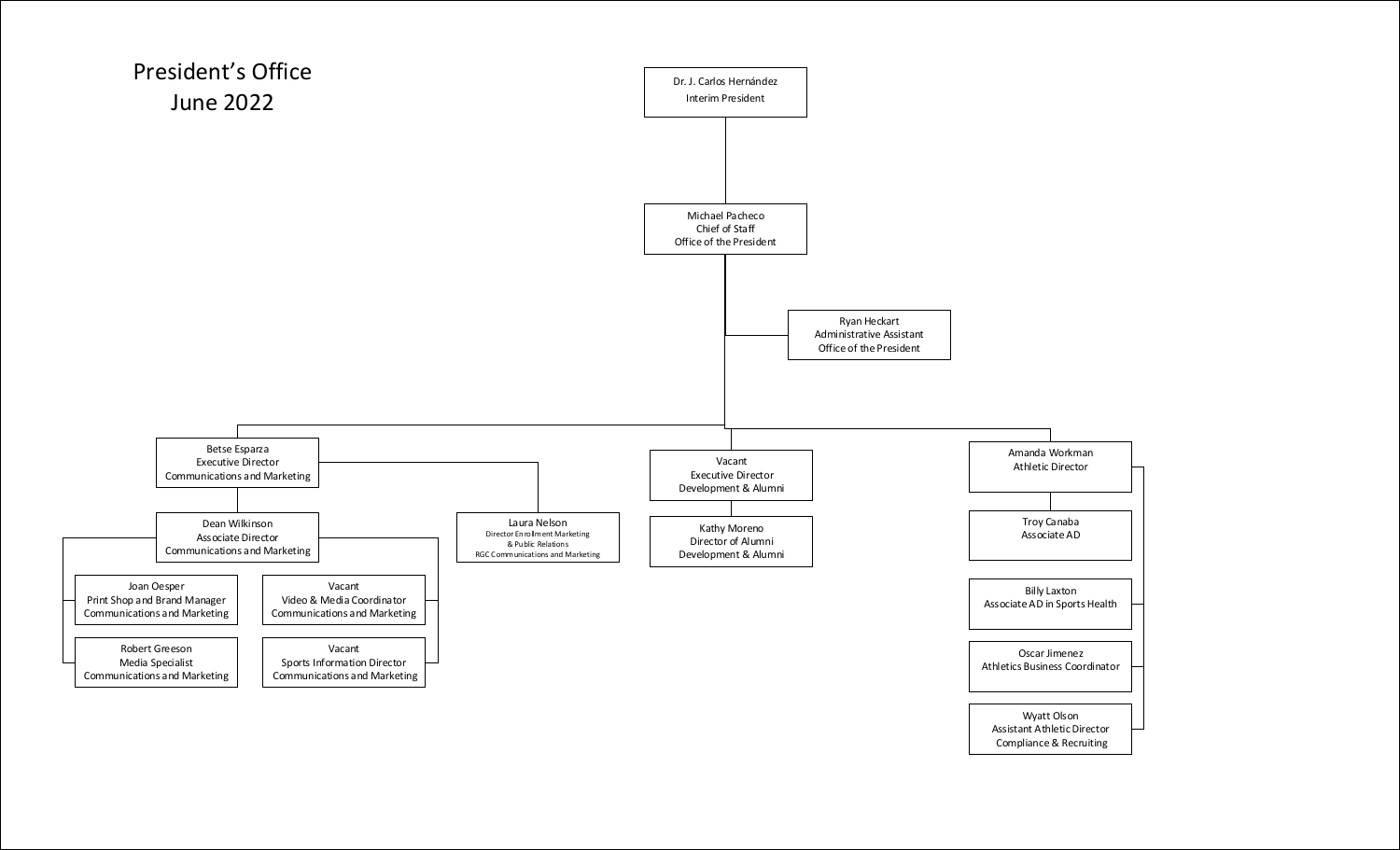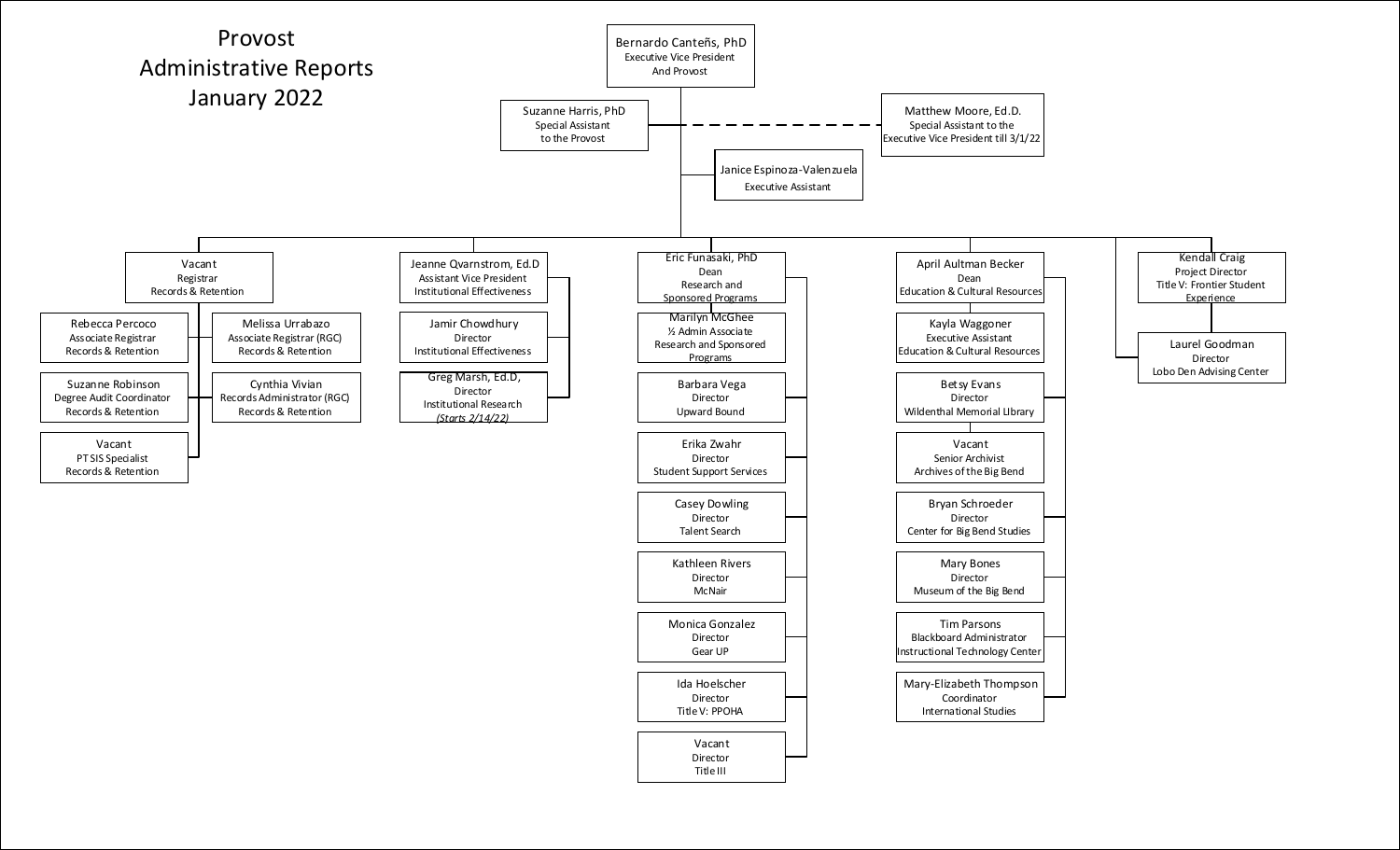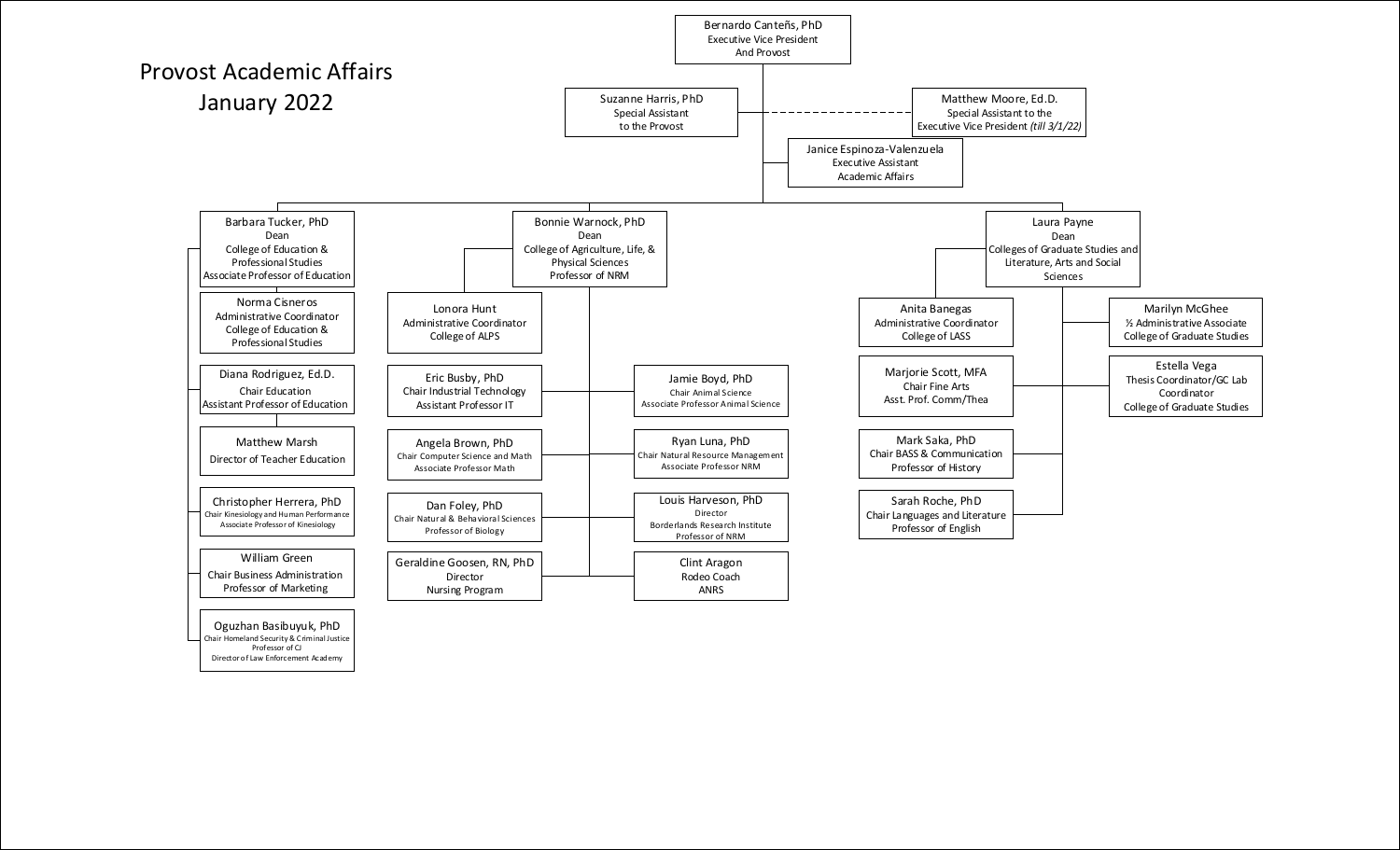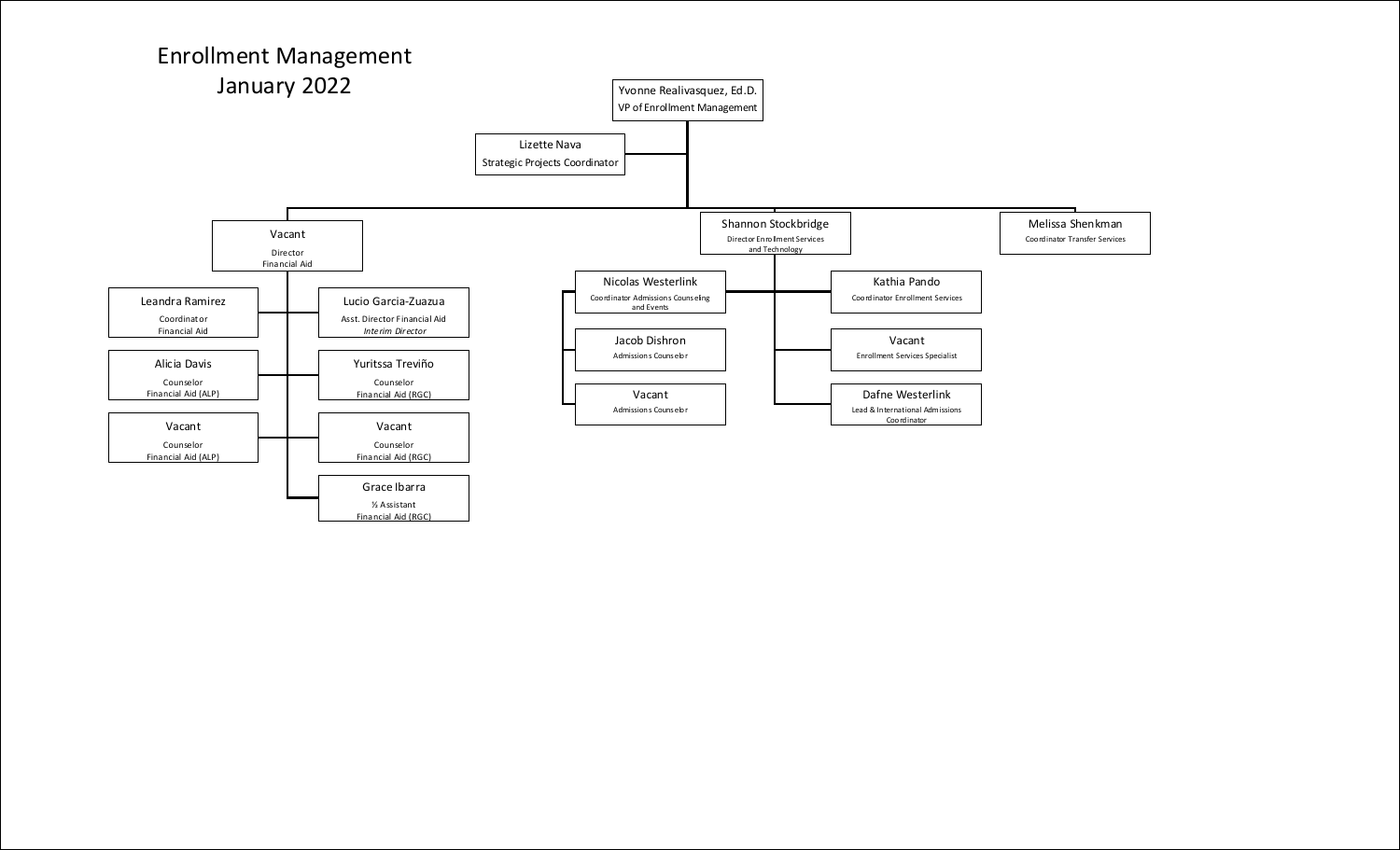## Finance & Operations January 2022

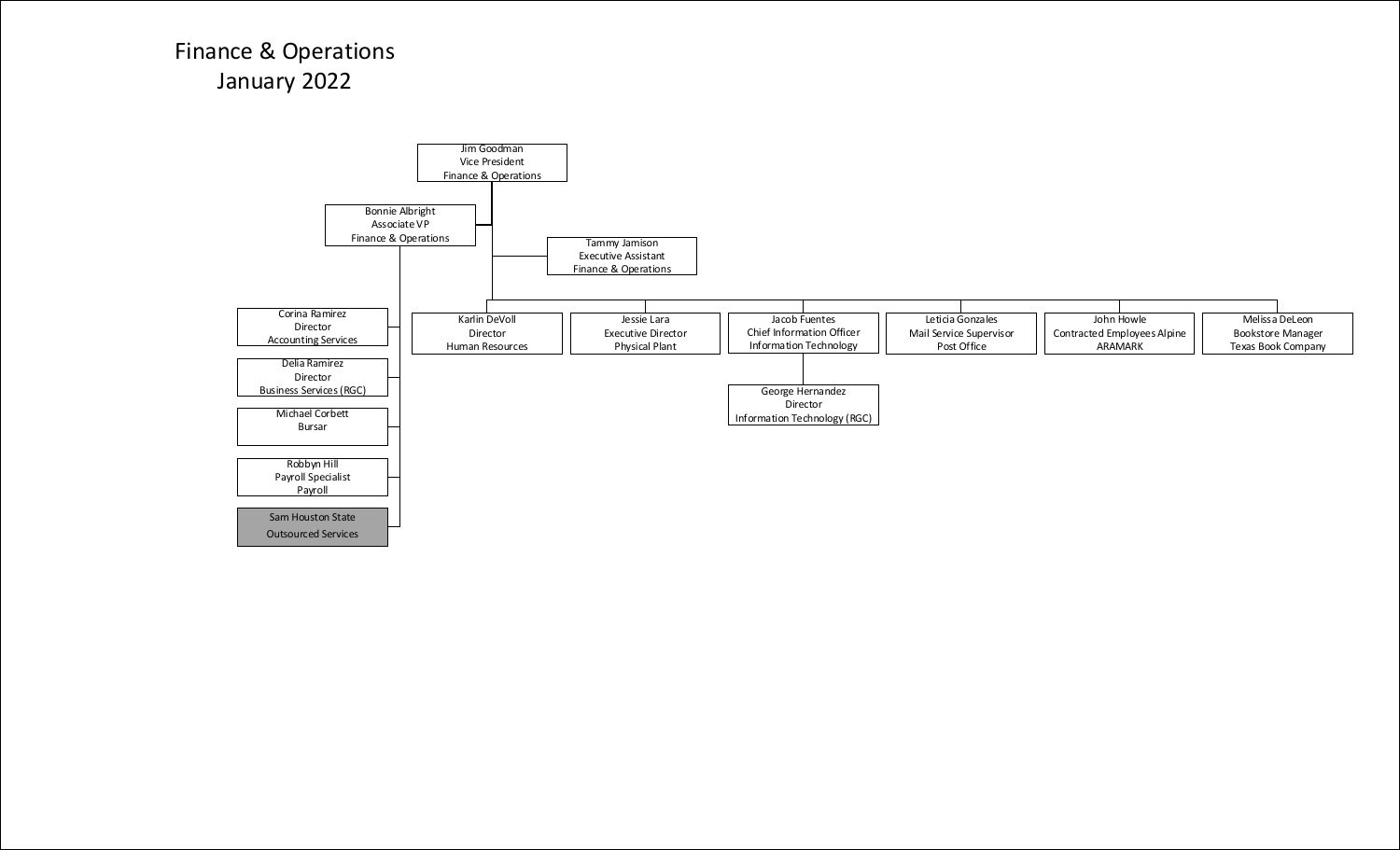## Student Affairs Division January 2022